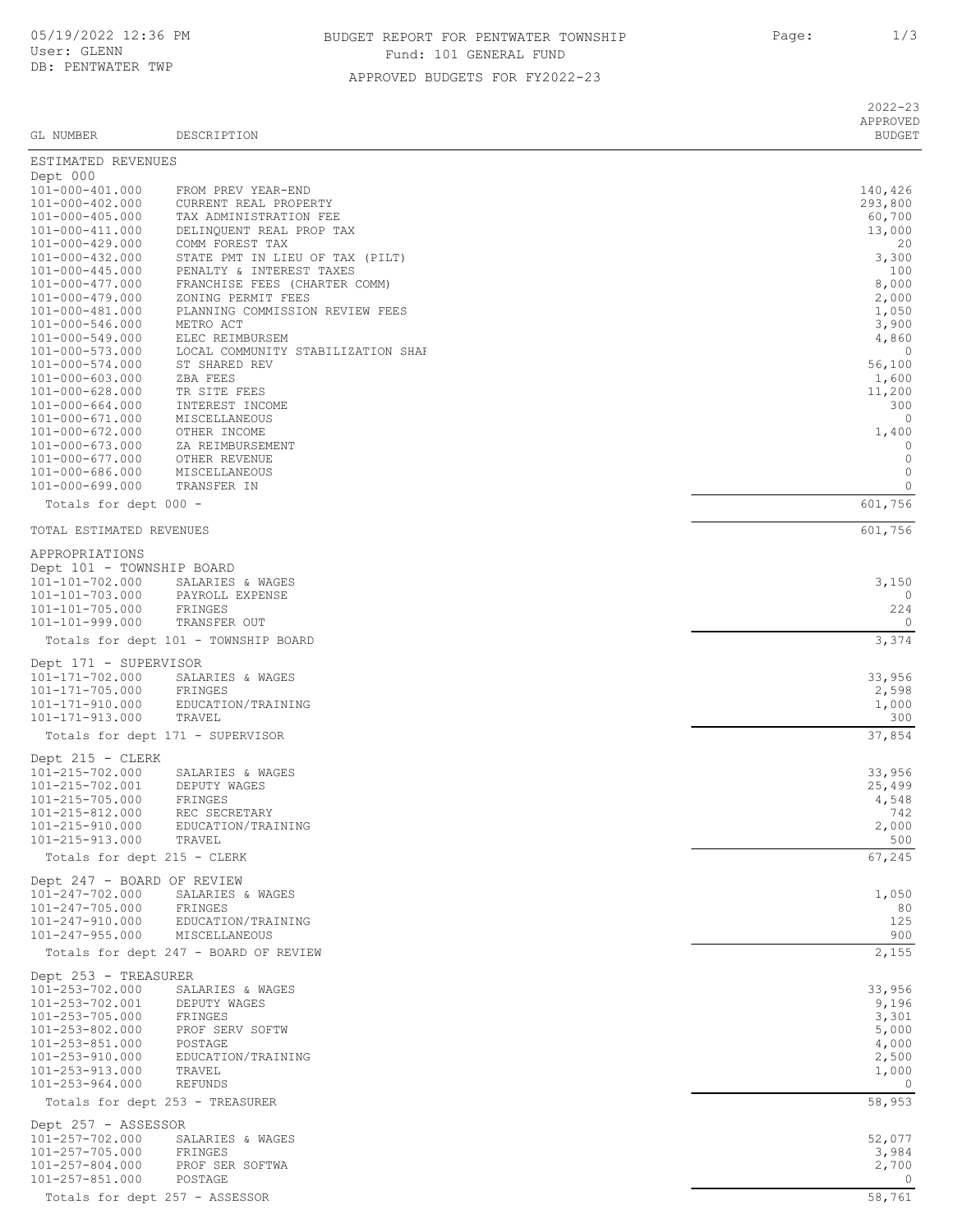## BUDGET REPORT FOR PENTWATER TOWNSHIP FOR Page: 2/3 Fund: 101 GENERAL FUND

APPROVED BUDGETS FOR FY2022-23

| GL NUMBER                                      | DESCRIPTION                                       | APPROVED<br><b>BUDGET</b> |  |  |
|------------------------------------------------|---------------------------------------------------|---------------------------|--|--|
| APPROPRIATIONS                                 |                                                   |                           |  |  |
| Dept 262 - ELECTION                            |                                                   |                           |  |  |
| 101-262-702.000                                | SALARIES & WAGES                                  | 7,875                     |  |  |
| 101-262-705.000<br>$101 - 262 - 752.000$       | FRINGES                                           | 788<br>3,500              |  |  |
| 101-262-801.000                                | SUPPLIES/EQUIPMENT<br>ELECT SERV VILL             | 0                         |  |  |
| $101 - 262 - 802.000$                          | ELECT OTHER CON                                   | 2,000                     |  |  |
| $101 - 262 - 851.000$                          | POSTAGE                                           | 4,000                     |  |  |
| 101-262-910.000<br>101-262-913.000             | EDUCATION/TRAINING<br>TRAVEL                      | 0<br>150                  |  |  |
| $101 - 262 - 955.000$                          | MISCELLANEOUS                                     | 1,500                     |  |  |
| Totals for dept 262 - ELECTION                 |                                                   | 19,813                    |  |  |
| Dept 265 - TOWNSHIP                            |                                                   |                           |  |  |
| 101-265-705.000                                | FRINGES                                           | 560                       |  |  |
| 101-265-706.000<br>$101 - 265 - 752.000$       | CUSTODIAL WAGES<br>SUPPLIES/EQUIPMENT             | 5,600<br>10,000           |  |  |
| 101-265-802.000                                | PROF SERV SOFTWARE                                | 1,500                     |  |  |
| $101 - 265 - 804.000$                          | PROF SERV-ATTOR                                   | 6,750                     |  |  |
| 101-265-805.000                                | PROF SERV-AUDIT                                   | 3,100                     |  |  |
| 101-265-806.000<br>101-265-806.001             | OTHER SERVICES<br>PROF SERV INFO                  | 200<br>3,200              |  |  |
| 101-265-807.000                                | PROF SERV WEB                                     | 550                       |  |  |
| 101-265-808.000                                | <b>BUOYS</b>                                      | 350                       |  |  |
| 101-265-809.000                                | OTHER SERVICES                                    | 1,350                     |  |  |
| 101-265-850.000<br>101-265-851.000             | UTIL PH/INTERNE<br>POSTAGE                        | 7,000<br>3,200            |  |  |
| $101 - 265 - 854.000$                          | COPYING                                           | 1,200                     |  |  |
| $101 - 265 - 855.000$                          | OTHER SER/CHGS                                    | 1,900                     |  |  |
| 101-265-900.000                                | PRINT/PUBLISH                                     | 3,000                     |  |  |
| 101-265-900.001<br>101-265-910.000             | PRINT/PUB NOTIC<br>EDUCATION/TRAINING             | 1,500<br>2,500            |  |  |
| 101-265-915.000                                | MEMBER/DUES                                       | 5,500                     |  |  |
| 101-265-915.001                                | MEM/DUES MML                                      | 250                       |  |  |
| 101-265-915.002<br>$101 - 265 - 920.000$       | MEM/DUES OTHER<br>UTILITIES                       | 1,500<br>4,300            |  |  |
| $101 - 265 - 932.000$                          | REP/MAIN MOW/SN                                   | 1,600                     |  |  |
| $101 - 265 - 934.000$                          | REP/MAIN CUSTOD                                   | 2,100                     |  |  |
| $101 - 265 - 934.003$                          | REP/MAIN MISC                                     | 3,600                     |  |  |
| 101-265-935.000                                | INSURANCE/BONDS                                   | 8,900                     |  |  |
| $101 - 265 - 937.000$<br>101-265-940.000       | WORK COMP<br>COPY MACH RENT                       | 1,500<br>2,700            |  |  |
| 101-265-940.001                                | POST MACH RENT                                    | 500                       |  |  |
| 101-265-941.000                                | CONTIGENCY                                        | $\circ$                   |  |  |
| $101 - 265 - 955.000$<br>101-265-970.000       | MISCELLANEOUS<br>CAP OUT-COMPUTE                  | $\circ$<br>10,000         |  |  |
| 101-265-970.002                                | CAP OUT-BLDG                                      | 1,000                     |  |  |
| $101 - 265 - 970.003$                          | CAP OUT OTHER                                     | 86,000                    |  |  |
| 101-265-970.004                                | CAP OUT BLD REP                                   | 10,000<br>192,910         |  |  |
| Totals for dept 265 - TOWNSHIP                 |                                                   |                           |  |  |
| Dept 445 - DRAIN<br>101-445-875.000            | AT LG DR ASSESS                                   | 0                         |  |  |
| Totals for dept 445 - DRAIN                    |                                                   | $\mathbf{0}$              |  |  |
| Dept 447 - ROAD-METRO ACT                      |                                                   |                           |  |  |
| 101-447-702.001                                | DEPUTY WAGES                                      | $\circ$                   |  |  |
| $101 - 447 - 705.000$                          | FRINGES                                           | $\circ$                   |  |  |
|                                                | Totals for dept 447 - ROAD-METRO ACT              | $\circ$                   |  |  |
| Dept 526 - TRANSFER STATION<br>101-526-702.000 |                                                   |                           |  |  |
| 101-526-705.000                                | SALARIES & WAGES<br>FRINGES                       | 13,448<br>1,029           |  |  |
| 101-526-752.000                                | SUPPLIES/EQUIPMENT                                | 550                       |  |  |
| 101-526-802.000                                | CONTRACTUAL SER                                   | 2,000                     |  |  |
| 101-526-900.000                                | PRINT/PUBLISH                                     | 500                       |  |  |
| $101 - 526 - 934.000$<br>101-526-940.000       | REP/MAINT<br>RENTALS                              | 1,000<br>20,800           |  |  |
| 101-526-940.001                                | EQUIP RENT/JONS                                   | 750                       |  |  |
| $101 - 526 - 956.000$                          | MISCELLANEOUS                                     | 250                       |  |  |
| 101-526-964.000                                | REFUNDS<br>Totals for dept 526 - TRANSFER STATION | 0<br>40,327               |  |  |
| Dept 527 - SEWER-UTILITIES                     |                                                   |                           |  |  |
| 101-527-802.000                                | CONTRACT SERVICES                                 | 14,400                    |  |  |
| 101-527-917.000                                | DELINQ SEWER                                      | 0                         |  |  |
| 101-527-920.000                                | UTILITIES                                         | 0                         |  |  |

2022-23